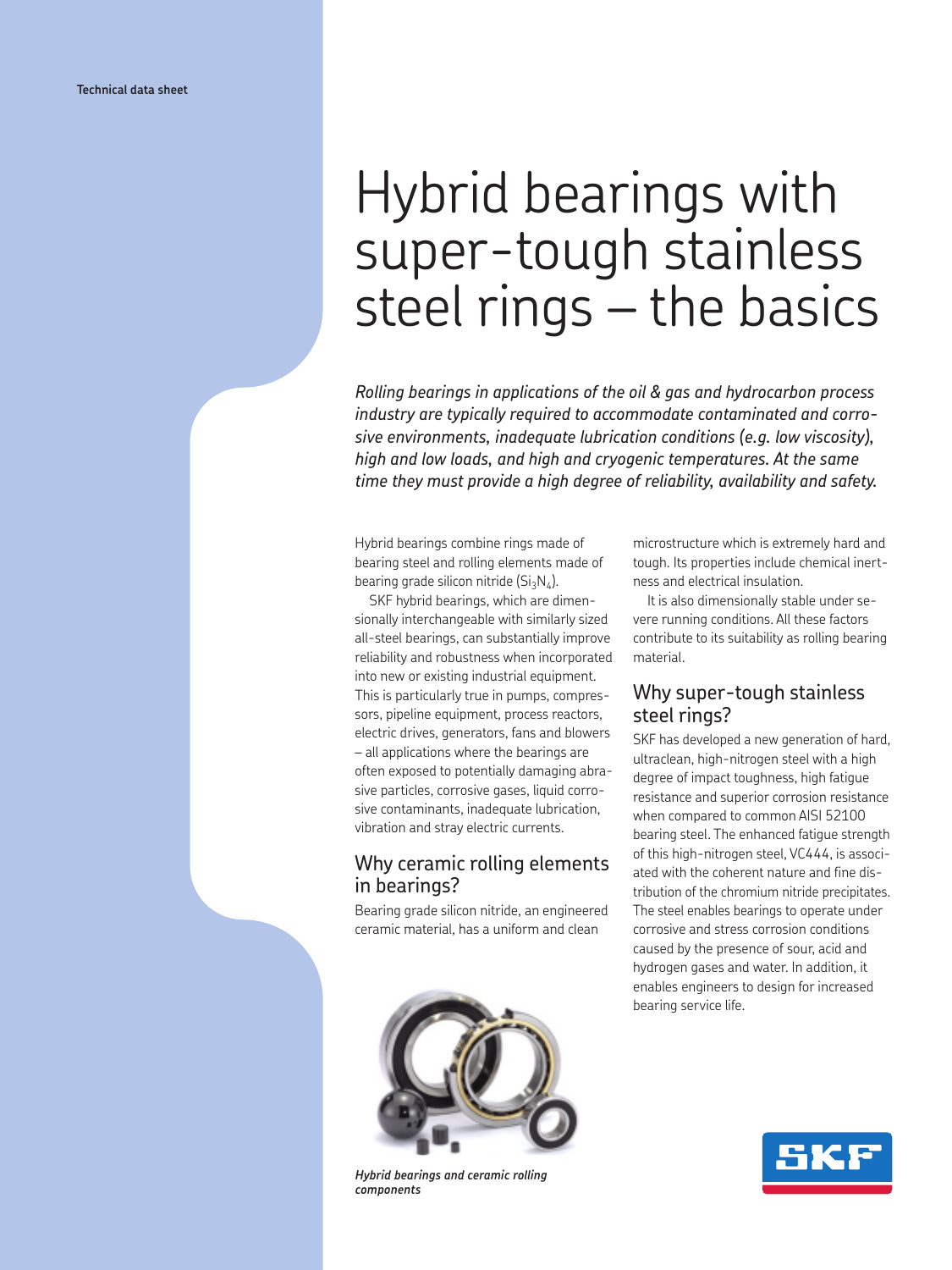



*Drilling platform Gas compressor*

#### **Comparison of material properties**

| Properties                                            | Bearing steel<br>(AISI 52100)       | Super-tough stainless<br>bearing steel (VC444) | Bearing grade<br>silicon nitride                                      |
|-------------------------------------------------------|-------------------------------------|------------------------------------------------|-----------------------------------------------------------------------|
| Compressive strength<br>(MPa)                         | $-2300$                             | $-2600$                                        | 3000                                                                  |
| Tensile strength<br>(MPa)                             | $-1900$                             | $-1800$                                        | 800                                                                   |
| Modulus of elasticity<br>(GPa)                        | 210                                 | 220                                            | 310                                                                   |
| Hardness $HV_{10}$<br>(kq/mm <sup>2</sup> )           | HRC > 58<br>$(-700$ HV)             | HRC > 58<br>$(-700$ HV)                        | $-1600$ HV                                                            |
| Electrical resistivity<br>$(\Omega m)$                | $0.4 \times 10^{-6}$<br>(Conductor) | $0.8 \times 10^{-6}$<br>(Conductor)            | 1012<br>(Insulator)                                                   |
| Density<br>(q/cm <sup>3</sup> )                       | 7.9                                 | 7.7                                            | 3.2                                                                   |
| Coefficient of<br>thermal elongation<br>$(10^{-6}/K)$ | 11.7                                | 10.4                                           | 3                                                                     |
| Thermal conductivity<br>(W/mK)                        | $~-45$                              | 14                                             | 30                                                                    |
| Basic material standards* ISO 683-17:1999             | AISI 52100                          | <b>AMS 5898</b><br>DIN 1.4108                  | ISO 26602:2009<br>ISO 3290-2:2008<br><b>ASTM F2094 /</b><br>F2094M-08 |
| Relative dielectric<br>constant                       | Not applicable                      | Not applicable                                 | 4.2 to $6.1$                                                          |
| Response to<br>magnetic field                         | Responding                          | Reduced response                               | No response                                                           |
| Chemical resistance<br>under seizure conditions       | Reactive                            | Resistant                                      | Inert                                                                 |

**\*** SKF generally applies more stringent quality assurance specifications than the referenced standards. In addition, SKF applies proprietary manufacturing and heat treat processes.

## Resistance to stress corrosion cracking

A common situation for rolling bearings in oil & gas applications is contamination of the lubricating oil with various liquids and gases such as brines (salt water), sour gas  $(H_2S)$ , acid gas  $(CO_2)$  and light hydrocarbons  $(C_xH_y)$ . Ingress of particles such as sand (quartz) may also occur.

For example, in one refinery, a vapour recovery unit was equipped with an oilflooded screw compressor with conventional all-steel bearings. The unit was handling a gas composition of 30-40% sour gas and 35% acid gas. A statistical analysis showed a mean time between failures of only 3800 hours. The failures were caused by stress cracking of raceways and splitting of balls. As a comparison, a compressor retrofitted with hybrid ball and roller bearings with super-tough stainless steel rings, so-called "sour gas bearings", showed a life of 23300 hours before it was taken out of service for maintenance of a valve  $(\rightarrow$  **diagram 1**). It was replaced by another compressor with the same type of sour gas bearings.



*Super-tough stainless steel bearings for special applications*

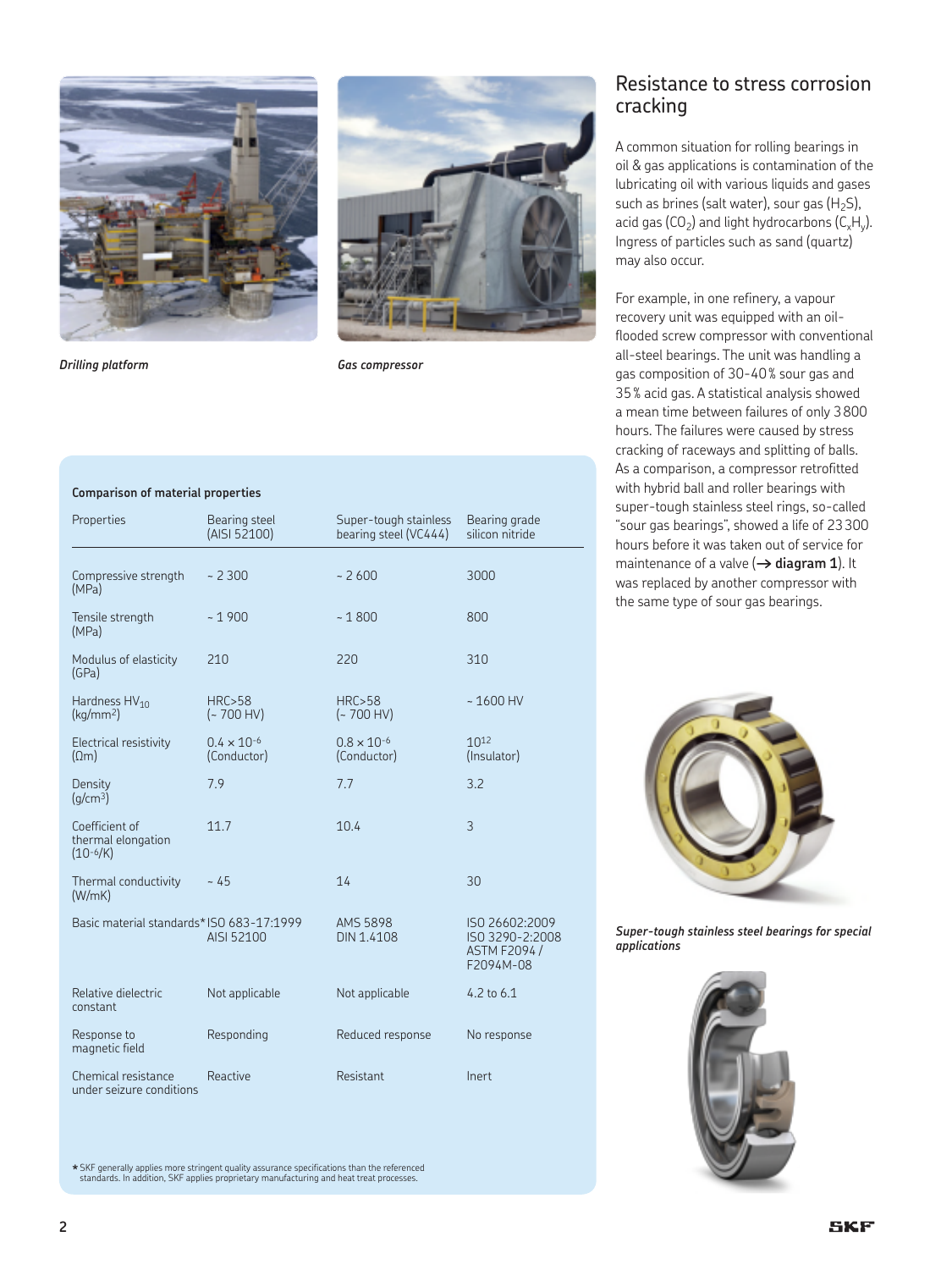# Supplementary designations

- **HC5** Rolling elements of bearing grade silicon nitride
- **VC444** Bearing rings of high nitrogen steel, hardened and tempered according to SKF proprietary specifications for maximum corrosion resistance.
- **VC4444** Bearing rings of high nitrogen steel, hardened and tempered according to SKF proprietary specifications, for high temperature or cryogenic applications. **V008** HC5 + VC444

## **Comparison of service life**

25 000<sub>1</sub> 20 000 15 000 10 000 5 000  $\overline{0}$ Running hours in operation Standard bearings Hybrid + VC444

### **Engineered solutions**



*SKF bearing solution mounted in a cryogenic pump housing*

#### *Open screw compressor with rotor*



| Application                                                        | Challenge                                                                                                                                                                              | Engineered solution                                                                                                                                                                                                                                                                                                                              |
|--------------------------------------------------------------------|----------------------------------------------------------------------------------------------------------------------------------------------------------------------------------------|--------------------------------------------------------------------------------------------------------------------------------------------------------------------------------------------------------------------------------------------------------------------------------------------------------------------------------------------------|
| Cryogenic pumps <sup>1</sup>                                       | • Poor lubrication<br>• Cavitating and low viscosity<br>process fluids<br>• Cryogenic temperatures<br>• Ingress of particles<br>• Electrical erosion from variable<br>frequency drives | • Hybrid ball bearings, specially<br>designed (cage and clearances)<br>• Cryogenic variant of VC444 super-<br>tough VC4444 stainless steel rings<br>$\bullet$ PEEK <sup>3</sup> cages                                                                                                                                                            |
| Process lubricated<br>electrical drives                            | • Low viscosity and corrosive<br>process fluids<br>• Ingress of particles<br>• Electrical erosion from variable<br>frequency drives                                                    | • Hybrid ball and roller bearings with<br>super-tough VC444 stainless<br>steel rings<br>• Cages designed for the specific<br>application                                                                                                                                                                                                         |
| Hydraulic pumps,<br>HFC <sup>2</sup> fire-resistant<br>fluids      | • Water-glycol mixed fluids<br>• Ingress of corrosive fluids                                                                                                                           | • Hybrid ball and roller bearings with<br>super-tough VC444 stainless steel<br>rings<br>• Cages according to the specific<br>application                                                                                                                                                                                                         |
|                                                                    | Polyethylene reactors • Lubrication by ethylene gas and<br>polyethylene<br>• Corrosive catalysers                                                                                      | • Hybrid ball and roller bearings with<br>super-tough VC444 stainless steel<br>rings<br>• Cages according to the specific<br>application                                                                                                                                                                                                         |
| Oil-flood screw<br>compressors,<br>sour and other<br>process gases | • Process gases, condensing brines<br>and low viscosity hydrocarbons<br>getting in contact with lube oil<br>• Ingress of particles                                                     | • Hybrid ball and roller bearings with<br>super-tough VC444 stainless steel<br>rings<br>$\bullet$ PEEK <sup>3</sup> cages                                                                                                                                                                                                                        |
| Sub-sea<br>screw pumps                                             | • High radial shaft loads causing<br>misalignment<br>• High contact and edge stresses<br>Ingress of fluids and particles                                                               | • SKF twin CARB toroidal roller<br>bearing arrangement with angular<br>contact ball bearing, super-tough<br>VC444 stainless steel rings<br>• Ball and roller bearings with super-<br>tough VC444 stainless steel rings in<br>combination with ceramic or<br>stainless steel rolling elements<br>• Cages according to the specific<br>application |
|                                                                    | <sup>1)</sup> Liquefied petroleum gas (-47 °C); Liquefied ethylene gas (-104 °C); Liquefied<br>natural gas (-162 °C); Liquefied nitrogen (-196 °C); Liquefied hydrogen (-253 °C) etc.  |                                                                                                                                                                                                                                                                                                                                                  |

natural gas (-162 °C); Liquefied nitrogen (-196 °C); Liquefied hydrogen (-253 °C) etc.<br>2) HFC - ISO 12922:1999 and ISO 6743-4: 1999 (min 35% water)<br>3) Glass fiber (15%) reinforced Polyehteretherketone

**Diagram 1**